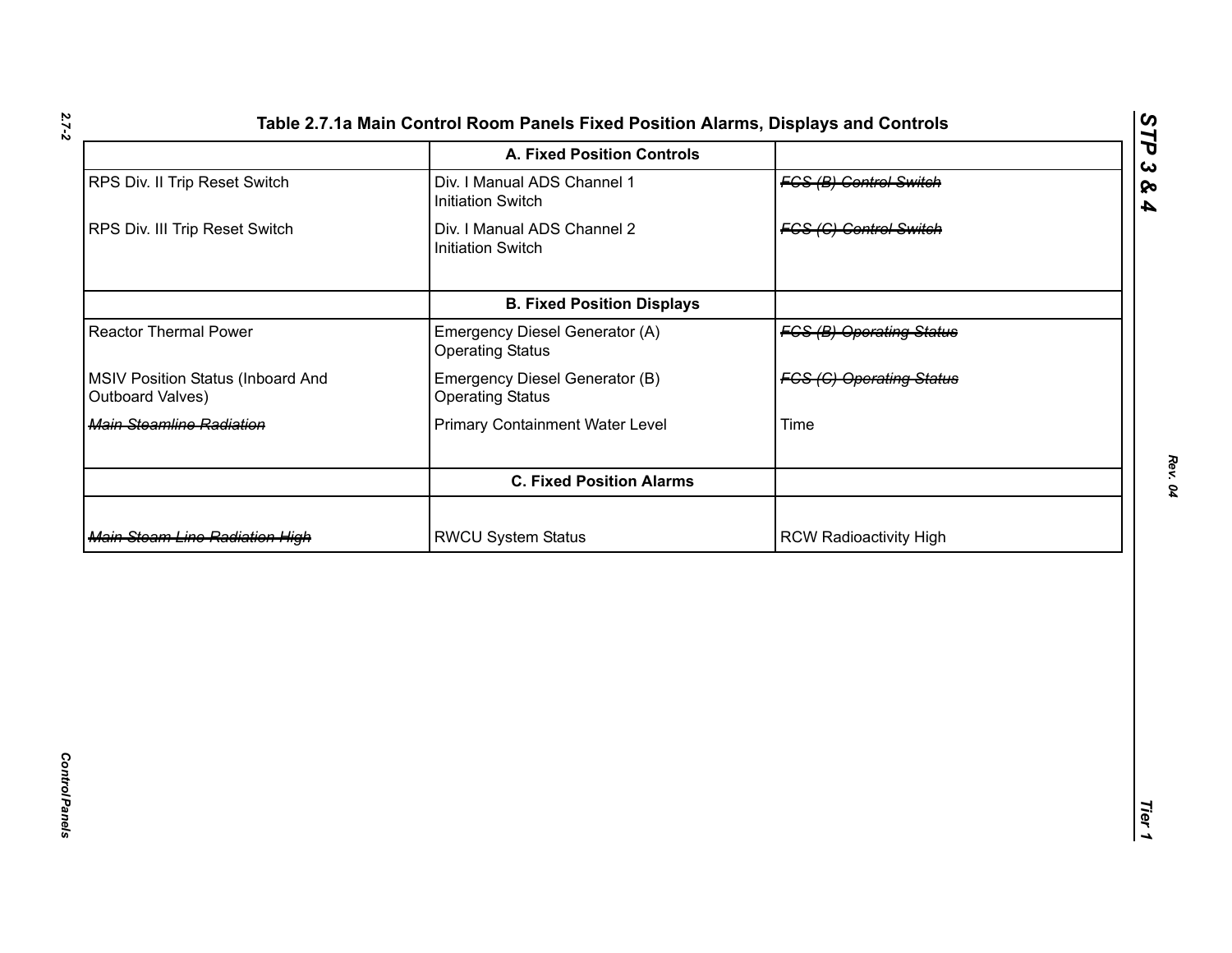ı

# **2.7.5** *Multiplexing System* **Data Communication**

The Design Description is replaced in its entirety with the following.

STD DEP T1 3.4-1

## *Design Description*

The Data Communication functions are defined through the Essential Communication Functions (ECFs) and the Non-Essential Communication Functions (NECFs). The ECFs are accomplished as a part of the safety related I&C systems and equipment that make up Safety System Logic and Control (SSLC). The NECFs are performed through a plant wide, distributed network identified as the Plant Data Network (PDN) system. The PDN supports the communication functions of the non-safety related I&C systems and other plant data and information systems.

## *Essential Communication Functions (ECF)*

The ECFs support the control and monitoring of the plant protection and safety systems. The ECFs are implemented through the use of divisionally dedicated networks and/or data links provided with the safety related digital system platforms. Some of the platforms use data links only-or networks only and some of the platforms use a combination of both data links and networks. The networks and data links provide remote and local communication between the safety system modules. Information from remote units, typically input and output signals and digital based controllers, is sent to equipment that processes the data according to the system logic functions to determine the control output signals. The system signal inputs and outputs of the controllers connect to the process sensors and discrete devices located within the plant. The resulting control signals are sent back to the remote controllers, which distribute the signals to the final control elements of the supported systems. In addition, the dedicated networks and data links support the acquisition and transmission of safety-related signals for display and recording.

Data communication is provided between redundant safety related divisions to support coincident logic functions. The data communication is implemented through fiber optic based data links to ensure interdivisional isolation. All communication is checked to prevent a division from impacting the performance of other divisions.

The equipment implementing the ECFs is classified as Class 1E safety-related.

The ECFs are implemented through dedicated equipment in each of the divisions, with no direct electrical interconnections among divisions. Each division of equipment has independent control of data acquisition and transmission. System timing is asynchronous among the divisions, so that timing and clock signals are independent of each other and only influence data transmission functions within that division. The ECFs are implemented with a deterministic communications protocol.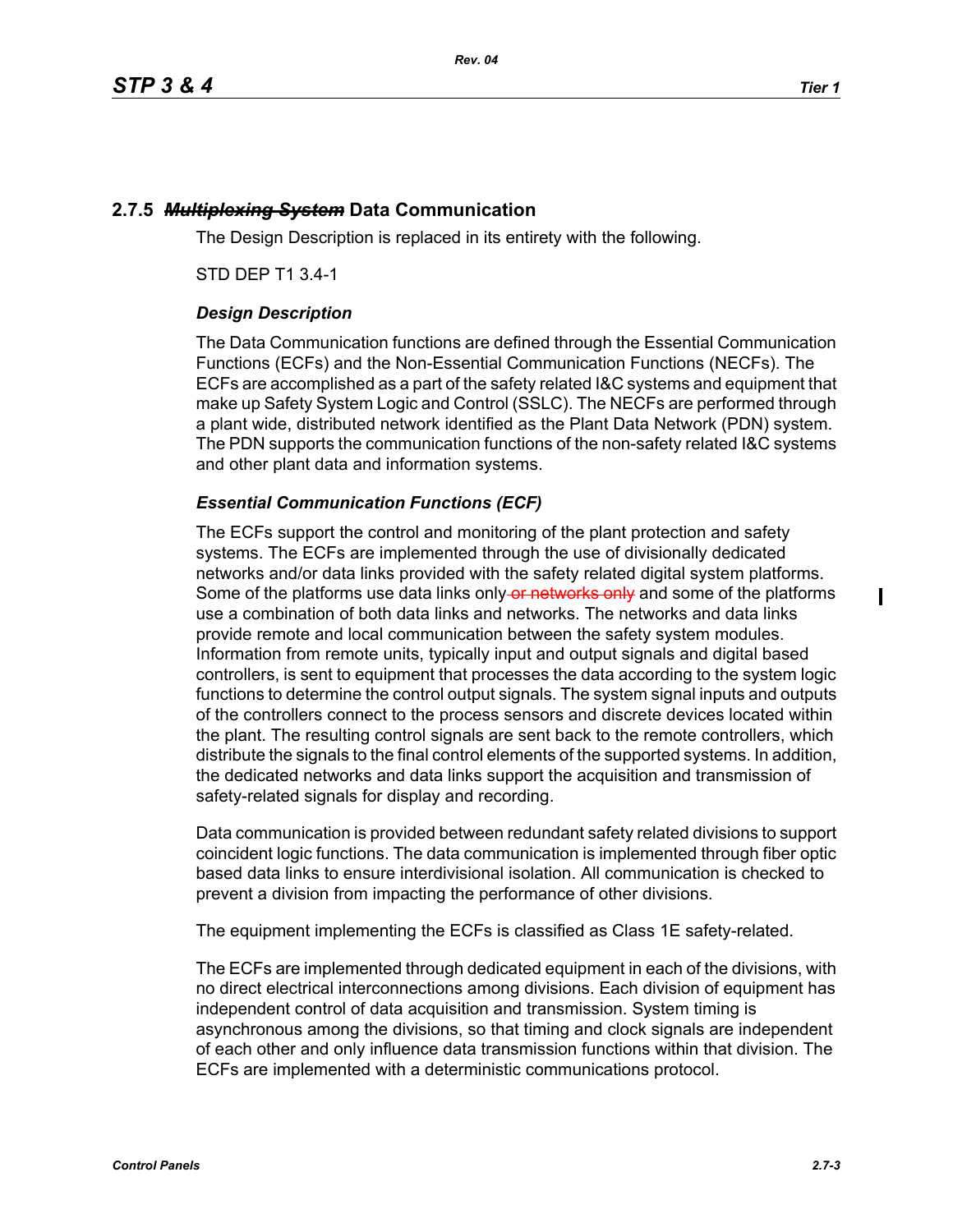The ECFs for remote units within a division are implemented with redundant transmission paths and communication modules. The ECFs utilize self-diagnostics to detect a transmission path or communication module failure.

Data communication from safety-related to non-safety related systems or devices is isolated through the use of an isolating transmission medium and buffering devices. Data cannot be transmitted from the non-safety side to safety related equipment when the equipment is in service.

Self diagnostics monitor the operation of the ECFs. The equipment implementing the ECFs in each of the four divisions is powered from its respective division's uninterruptible Class 1E power. Independence is provided between Class 1E divisions, and also between Class 1E division and non-Class 1E equipment.

The equipment implementing the ECFs is located in the Reactor Building, the Control Building and the Ultimate Heat Sink (UHS).

The ECFs are monitored within each system and have the following alarms and displays in the main control room:

Inoperative indication for equipment implementing the ECFs.

Individual communication channel availability for each division.

Display and control of data transmission parameters and display and control of off-line self-test functions.

### *Non-Essential Communication Functions (NECFs)*

The NECFs support the data communications for non-safety-related plant functions. The NECFs are implemented through the use of a distributed Plant Data Network (PDN) that provides high speed data communications throughout the plant. The PDN provides the physical and logical data communications networks and connectivity to support the non-safety related control and monitoring functions. The PDN supports the acquisition of non-safety-related data from process sensors and discrete devices, connected to remote input and output devices located throughout the plant, and sends the data to the non-safety-related control systems for control function processing. The PDN supports the communication between the control room monitoring, alarm, recording, and display devices, as well as the Emergency Response Facilities data systems. The PDN also provides non-safety-related control signals to the final control and monitoring elements such as valves, motor drives, alarms, monitors and indicators of the interfacing systems.

The equipment implementing the NECFs is redundant.

The equipment implementing the NECFs is classified as non- safety-related, and is powered from non-Class IE uninteruptible power.

I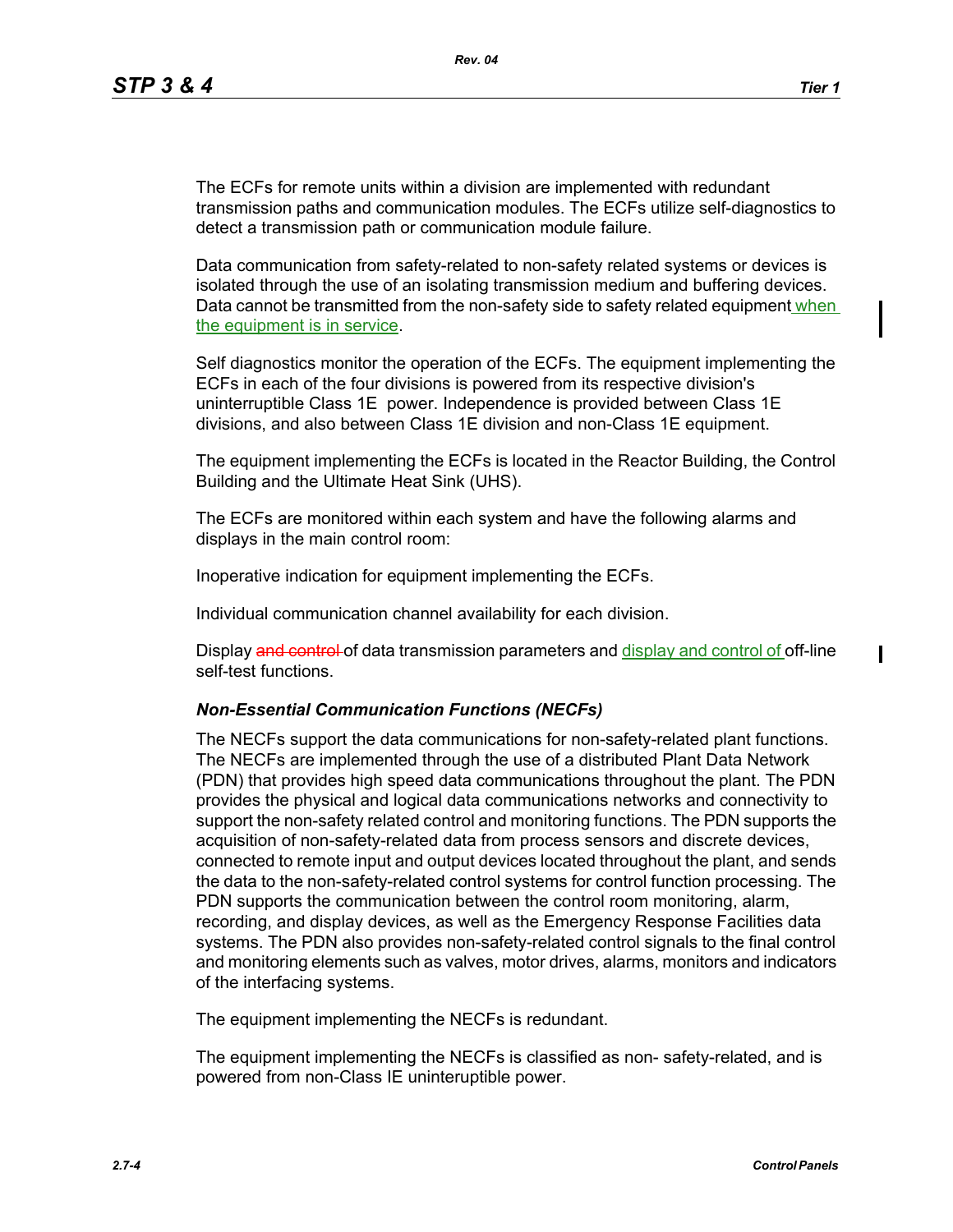## *Inspections, Tests, Analyses and Acceptance Criteria*

*Table 2.7-1 2.7.5 provides a definition of the visual inspections, tests and analyses, together with associated acceptance criteria, which will be undertaken for the EMS* ECFs *and NEMS* NECFs*.*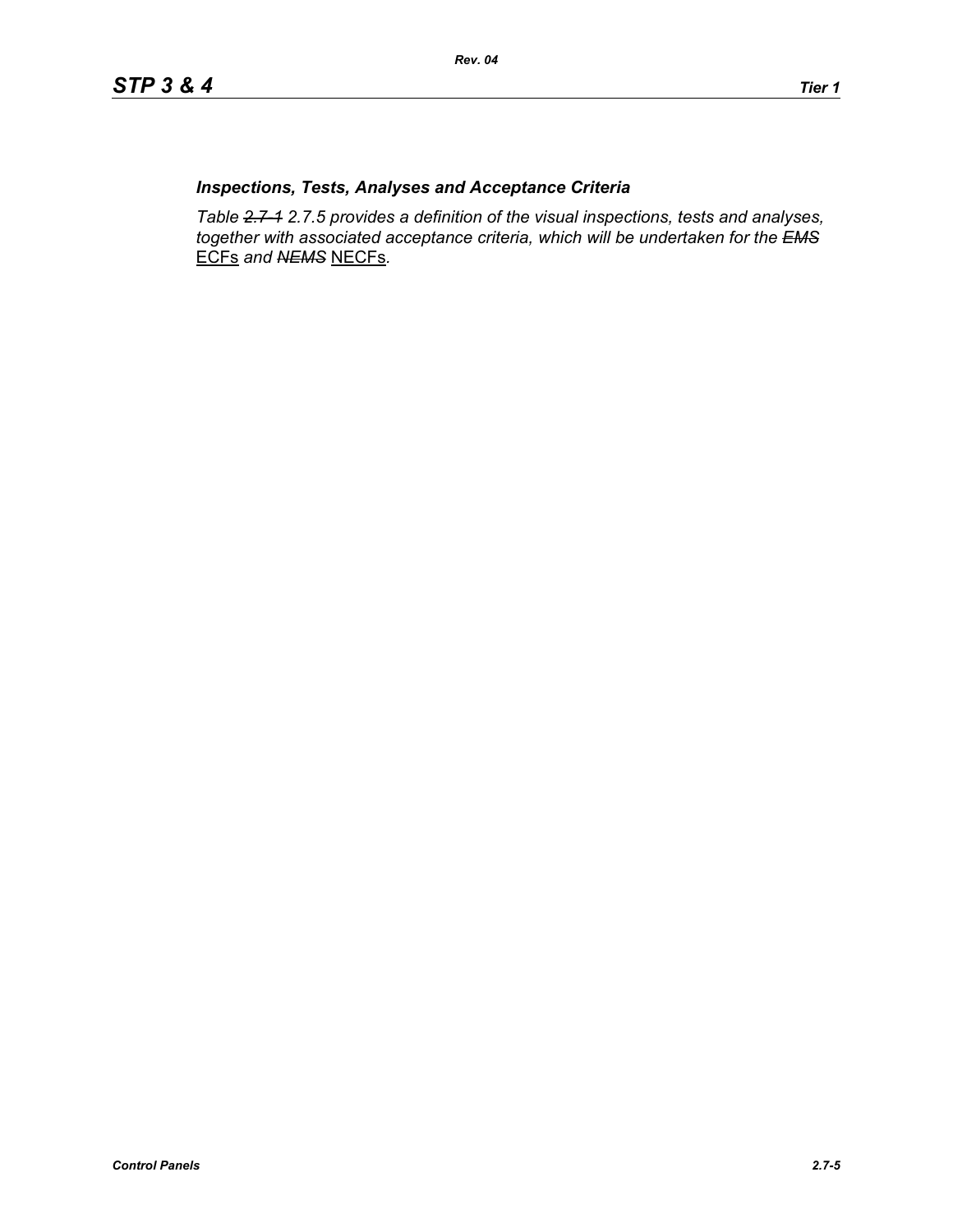| Table 2.7.5 Essential Multiplexing System Data Communication |  |
|--------------------------------------------------------------|--|

|             |                                                                                                                                                                                                                                                                                                               |    | <b>Inspections, Tests, Analyses and Acceptance Criteria</b>                                                    |    |                                                                                                                                                                                                                                                                                                                   |
|-------------|---------------------------------------------------------------------------------------------------------------------------------------------------------------------------------------------------------------------------------------------------------------------------------------------------------------|----|----------------------------------------------------------------------------------------------------------------|----|-------------------------------------------------------------------------------------------------------------------------------------------------------------------------------------------------------------------------------------------------------------------------------------------------------------------|
|             | <b>Design Commitment</b>                                                                                                                                                                                                                                                                                      |    | <b>Inspections, Tests, Analyses</b>                                                                            |    | <b>Acceptance Criteria</b>                                                                                                                                                                                                                                                                                        |
| $1_{\cdot}$ | The equipment comprising the Multiplexing-<br>System providing the ECFs and NECFs is<br>defined in Section 2.7.5.                                                                                                                                                                                             |    | Inspection of the as-built EMS and NEMS<br>equipment implementing the ECFs and<br>the NECFs will be conducted. | 1. | The as-built EMS and NEMS conform<br>equipment implementing the ECFs and<br>NECFs conforms with the description in<br>Section 2.7.5.                                                                                                                                                                              |
| 2.          | <b>EMS The ECFs uses use a deterministic</b><br>communications <b>protocolprotocols</b> .                                                                                                                                                                                                                     | 2. | Tests of the <b>EMS ECFs</b> communications<br>protocols will be conducted in a<br>test facility.              | 2. | <b>EMS The ECFs uses use a deterministic</b><br>communications <b>protocol</b> protocols.                                                                                                                                                                                                                         |
| 3.          | Data communications from $EMS$ equipment $ 3$ .<br>implementing the ECFs to non-safety-<br>related systems or devices uses use an<br>isolating transmission medium and buffering<br>devices. Data cannot be transmitted from the<br>non-safety-related side to <b>EMS equipment</b><br>implementing the ECFs. |    | Tests on the <b>EMS ECFs data-</b><br>communications will be conducted in a test<br>facility.                  | 3. | <b>EMS communications Equipment</b><br>implementing the ECFs only permits data<br>transfer from the <b>EMS</b> safety-related to the<br>non-safety-related systems or devices.<br>Control or timing signals are not exchanged<br>between <b>EMS</b> safety-related and non-<br>safety-related systems or devices. |
|             |                                                                                                                                                                                                                                                                                                               |    |                                                                                                                |    |                                                                                                                                                                                                                                                                                                                   |
|             |                                                                                                                                                                                                                                                                                                               |    |                                                                                                                |    |                                                                                                                                                                                                                                                                                                                   |

*STP 3 & 4*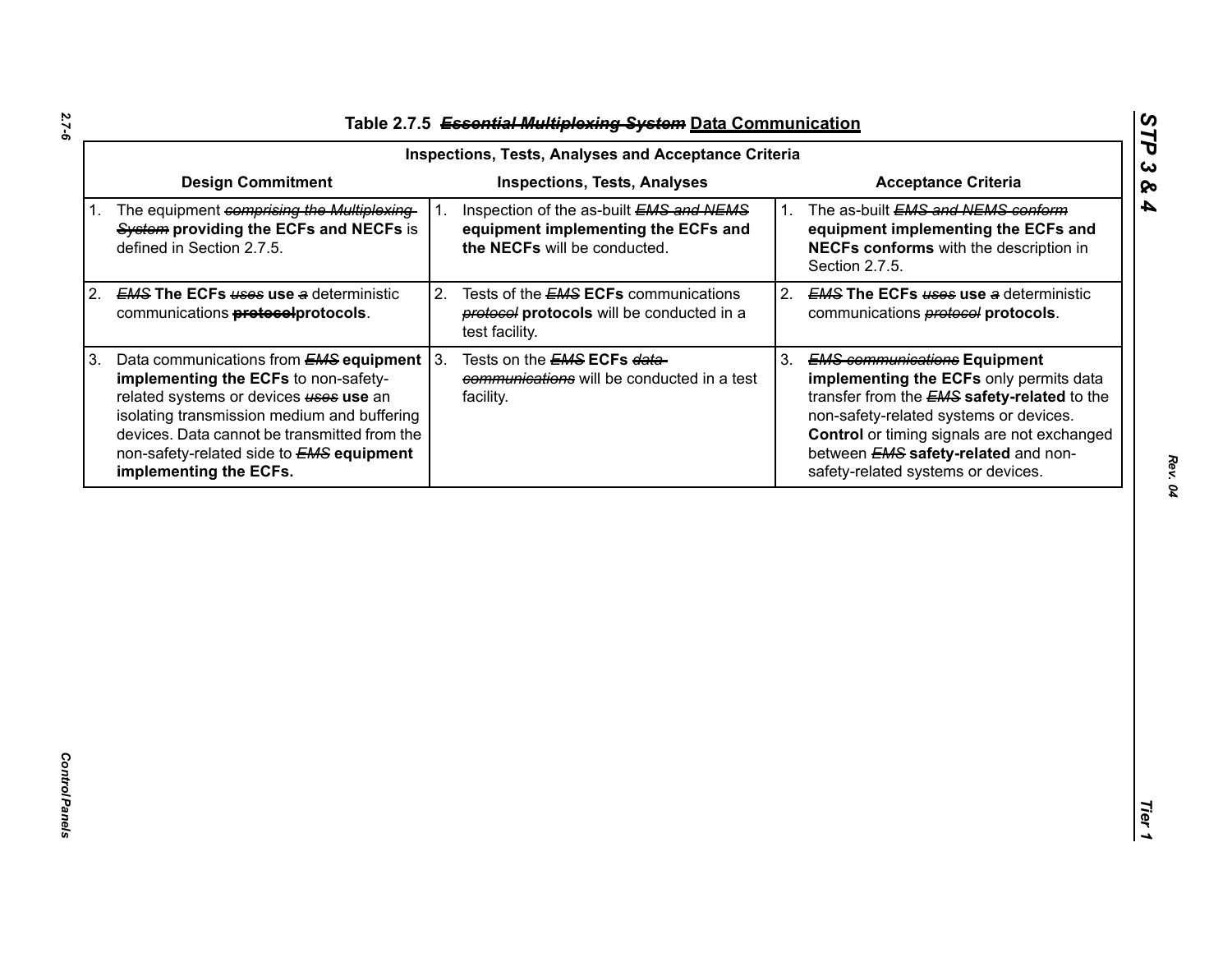|                                                                                                                                                                                                                                                                                                                                                                                                                                                                                                                                                                                                                                                                                                                                                            | <b>Inspections, Tests, Analyses and Acceptance Criteria</b>                                                                                                                                                                                                                                                                                                                                                                                                                                                                                                                                                                                                                             |                                                                                                                                                                                                                                                                       |
|------------------------------------------------------------------------------------------------------------------------------------------------------------------------------------------------------------------------------------------------------------------------------------------------------------------------------------------------------------------------------------------------------------------------------------------------------------------------------------------------------------------------------------------------------------------------------------------------------------------------------------------------------------------------------------------------------------------------------------------------------------|-----------------------------------------------------------------------------------------------------------------------------------------------------------------------------------------------------------------------------------------------------------------------------------------------------------------------------------------------------------------------------------------------------------------------------------------------------------------------------------------------------------------------------------------------------------------------------------------------------------------------------------------------------------------------------------------|-----------------------------------------------------------------------------------------------------------------------------------------------------------------------------------------------------------------------------------------------------------------------|
| <b>Design Commitment</b>                                                                                                                                                                                                                                                                                                                                                                                                                                                                                                                                                                                                                                                                                                                                   | <b>Inspections, Tests, Analyses</b>                                                                                                                                                                                                                                                                                                                                                                                                                                                                                                                                                                                                                                                     | <b>Acceptance Criteria</b>                                                                                                                                                                                                                                            |
| 4. The EMS Equipment implementing the-<br><b>EGFs</b> features automatic self test and<br>automatically reconfigures after detecting<br>accommodates single failure of one-<br>channel (either a cable break or device-<br>failure) within a division. The system returns<br>to ECFs continue normal operation<br>function after reconfiguration the error is-<br>detected with no interruption of data-<br>communication The ECFs utilize self-<br>diagnostics to detect a transmission path<br>or communication module failure. The<br>ECFs for remote units within a division<br>accommodate a single failure (either a<br>cable break or communication module<br>failure), and will contiue to function with<br>no interruption in data communication. | Tests will be conducted on each as built<br>4.<br><b>EMS division of equipment implementing</b><br>the ECFs by individually simulating the<br>following, while simultaneously transmitting<br>and monitoring test data streams:<br>a. a.Single cable break.<br>b. b. Loss of one RMU local area cabinet<br>implementing the ECFs.<br>e. e. Loss of one CMU control area<br>cabinet implementing the ECFs.<br>Tests will be conducted on all as built<br>ECFs for remote units within a division<br>simulating the following while<br>transmitting and monitoring test data<br>streams.<br>Single cable break<br>а.<br>b. Loss of a communication module,<br>such as a fiber optic modem | 4.<br>There is a valid system response<br>generated for each test with no loss of<br><b>EMS</b> essential data communication as a<br>result of the fault. Fault occurrence is<br>identified by the system self-diagnostics<br>and displayed in the main control room. |
| 5. Loss of data communications in a division of<br><b>EMS equipment implementing the ECFs</b><br>does not cause transient or erroneous data<br>to occur at system outputs.                                                                                                                                                                                                                                                                                                                                                                                                                                                                                                                                                                                 | 5.<br>Tests will be performed in one division of<br><b>EMS equipment implementing the ECFs</b><br>at a time. While simulated input signals are<br>being transmitted cable segments in<br>redundant paths will be disconnected and<br><b>EMS the ECFs outputs monitored.</b>                                                                                                                                                                                                                                                                                                                                                                                                             | 5.<br>Data communication is lost without<br>generation of transient or erroneous signals.                                                                                                                                                                             |